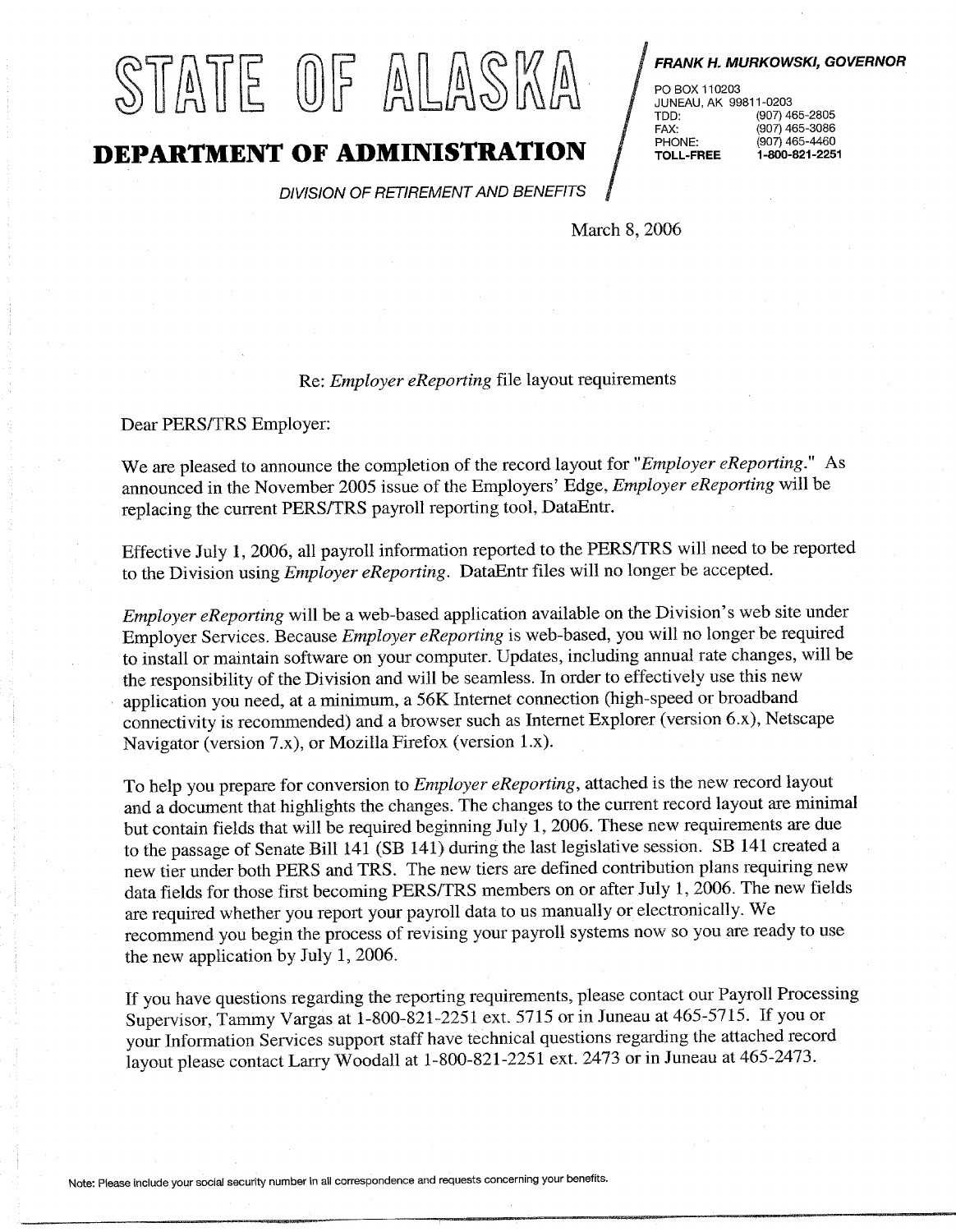We highly encourage all employers to consider using this new secure application to report payroll data to PERS/TRS electronically. However, if you do not have access to the Internet, we will provide you with a separate reporting tool. This tool will more than likely be a formatted Excel spreadsheet. Please let us know by June 1, 2006, if you will not be able to use *Employer* eReporting.

Attached is a summary of SB 141 covering key components of the bill. For more information, please visit our web site at www.state.ak.us/drb.

Senate Bill 141 (SB 141) and *Employer eReporting* training is tentatively scheduled to begin the week of May 15, 2006. Based on responses received from our September 2005 survey, training will be held in three centralized locations, Juneau, Fairbanks and Anchorage. We will be providing more information related to this training at a later date.

Sincerely,

Melanie Millhorn Director

**MM** Attachments G:/accounting section/sb141/ltr to er for file layout.doc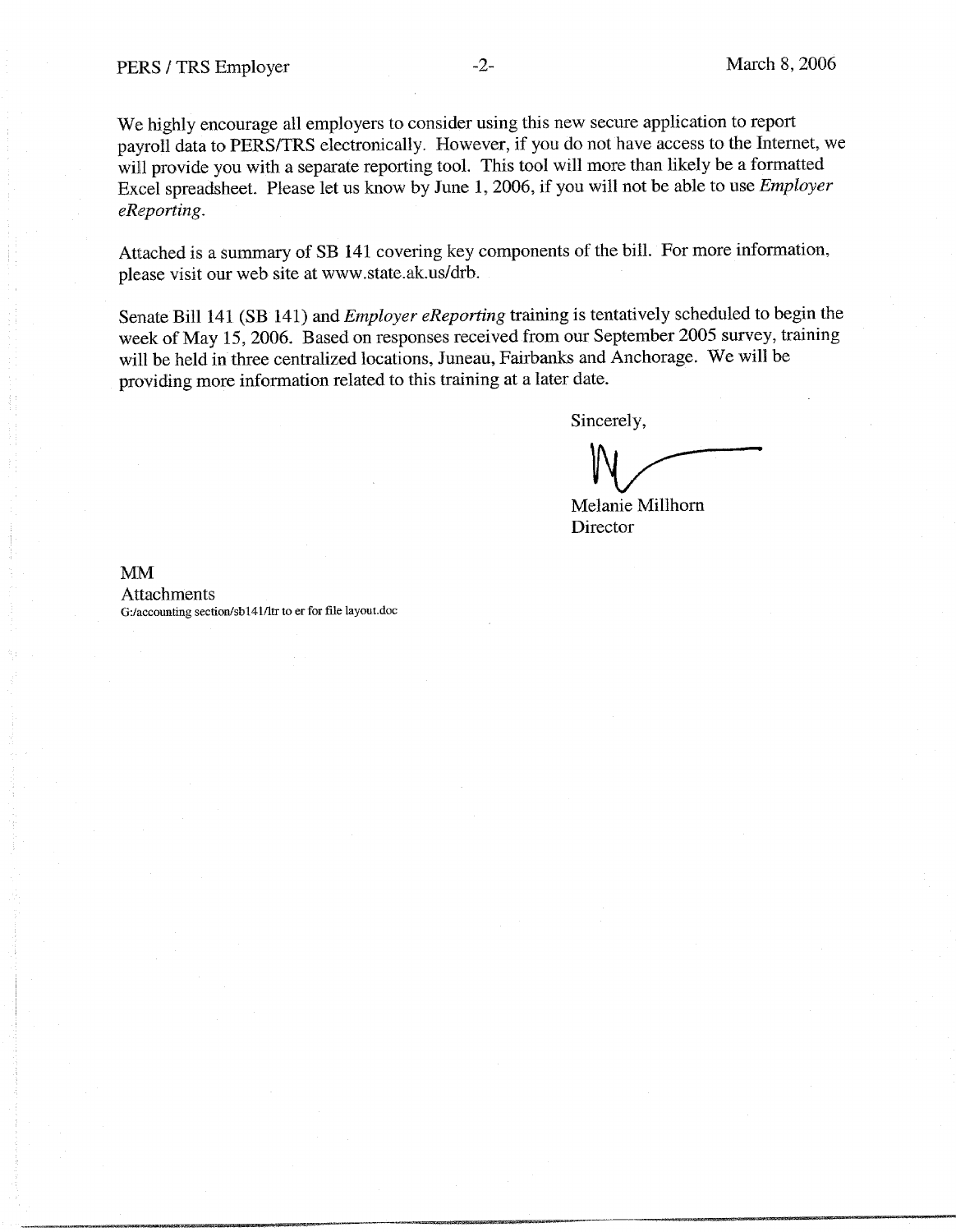**Employer Executive Summary – SB 141 Overview**

## **Who will be in the Defined Contribution Retirement (DCR) plan?**

- 1. All employees covered by the employer's participation agreement who first become a member of PERS/TRS on or after July 1, 2006.
- 2. If an employer has chosen to allow its eligible employees to convert (see conversion option below), then any eligible employee who elects to transfer and is approved by the Division to convert from the Defined Benefits (DB) plan to the DCR plan.

## **Key components of new defined contribution retirement plan noted below:**

- 1. **Conversion Option** Employers can elect to allow non-vested DB plan members to convert to the new defined contribution retirement plan. Election by employers to allow for non-vested member conversion can be made at any time but the election is irrevocable once made. To elect this option, each employer must submit a participation agreement amendment to the Division for approval together with a resolution by the employer's governing body (a sample amendment and related resolution will be provided by the plan administrator).
	- All employees eligible to convert to the DCR plan will be provided a conversion packet by the Division soon after the Division approves the participation agreement amendment. This packet will be referred to as the "Alaska PERS Choice Kit" or "Alaska TRS Choice Kit"
	- If/when employees elect to convert to the DCR plan, their employer will be required to contribute to the member's individual account an amount equal to the employee's refundable member contribution account balance at conversion. This employer contribution will be paid into the DCR plan no later than 30 days after the member's election per AS 39.35.940(f) and AS 14.25.540(f).
- 2. **Member's Individual Account** An individual account will be established for each DCR member into which both employee and employer contributions will be made. Employees invest the balance of their account in investment options made available by the Alaska Retirement Management Board (ARMB).
	- Employees may make additional contributions into their account, subject to limitations on contributions under AS 39.35.780 and AS 14.25.380.
- 3. **Health Reimbursement Arrangement (HRA)** An employer funded medical expense reimbursement account that retirees and other eligible terminated members may use to pay qualified medical expenses and/or monthly health plan premiums.
	- The employer's contribution into an employee's account will be reported on each employee's pay record each pay period as a fixed dollar amount. The contribution amount, per employee, will be provided by the administrator to each employer.
- 4. **Retiree medical benefit** Retiree medical plan similar to what is provided to Alaska's retired Public Employees' and Teachers' Retirement Plan members today. The primary differences are:
	- **Employees are not entitled to this benefit unless they retire directly from the system, and**
	- **have been an active member for at least 12 months before application for retirement, and**
	- have 10 years of service, and

of Retireme

- have reached the age set for Medicare eligibility; OR
- have 30 years of service for PERS "all others" and TRS members. Twenty-five years of service for police and fire fighters.
- Retirees will cost share the premium amount based on years of service once the retiree reaches the age set for Medicare eligibility.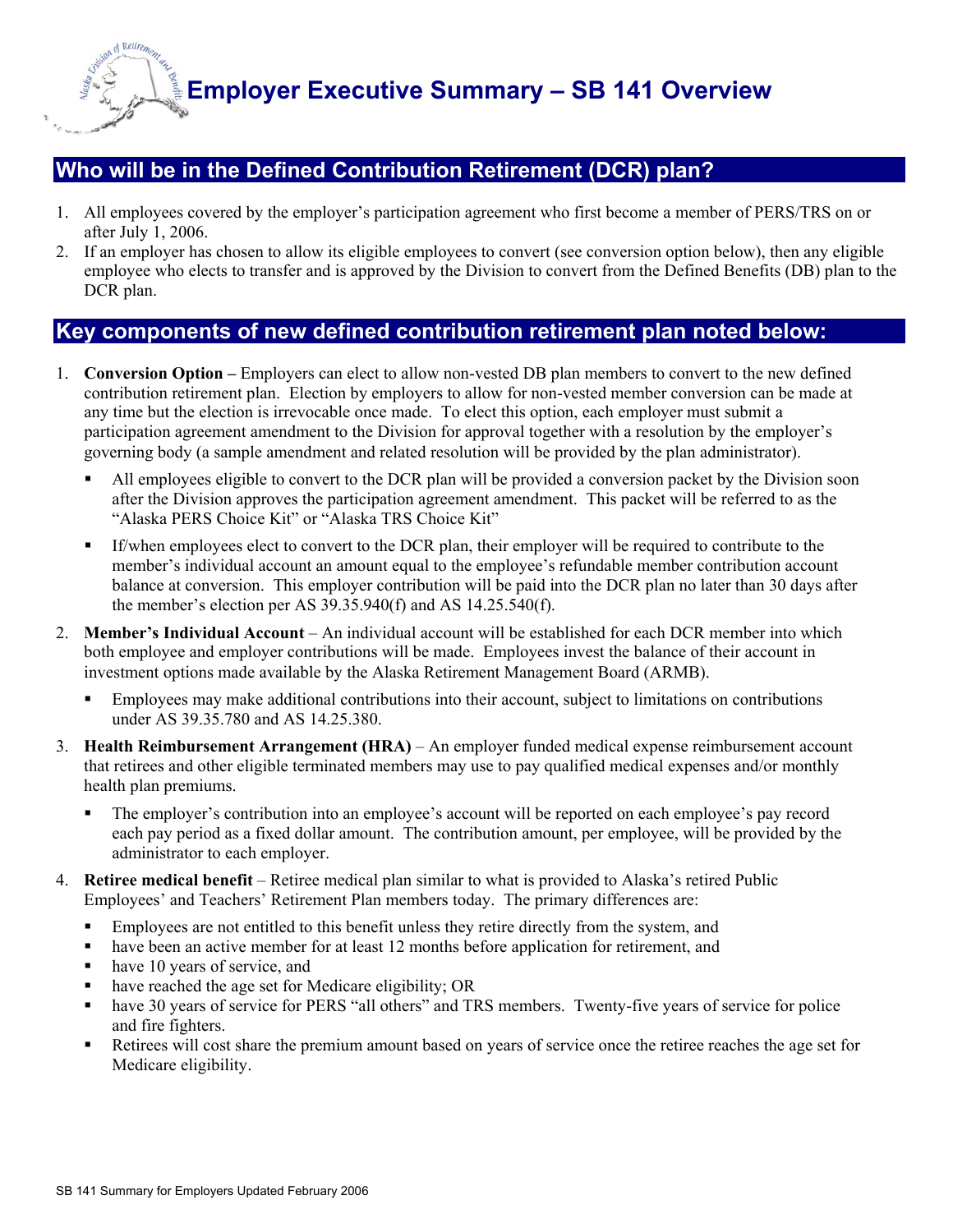- 5. **Occupational death and disability benefit**  Members whose employment is terminated because of a total and permanent occupational disability or survivors of members who die in the performance of their duties are entitled to a monthly benefit.
	- AS 39.35.890 (d), 39.35.892 (c), 14.25.485 (d) and 14.25.487 (c) require employers to pay contributions into the plan for members or beneficiaries of members who are receiving occupational death or disability benefits. The employer is required to pay both the member's contributions as well as the employer's contributions based on the disabled/deceased member's gross monthly compensation at the time of termination due to disability/death.
	- The plan administrator will notify the employer when an employee/beneficiary has been approved for occupational death or disability benefits as well as when the employee/beneficiary no longer qualifies for such benefits.

| <b>Plan Funding and Contribution Levels:</b> |                       |                       |                       |                                                                              |  |  |  |  |  |  |
|----------------------------------------------|-----------------------|-----------------------|-----------------------|------------------------------------------------------------------------------|--|--|--|--|--|--|
|                                              | <b>PERS</b>           |                       | <b>TRS</b>            | <b>Contribution applied</b>                                                  |  |  |  |  |  |  |
|                                              | <b>Police/Fire</b>    | <b>Others</b>         |                       | Towards                                                                      |  |  |  |  |  |  |
| <b>Employees</b>                             | $8.00\%$              | 8.00%                 | $8.00\%$              | Individual account.                                                          |  |  |  |  |  |  |
| <b>Employers</b>                             | 5.00%                 | 5.00%                 | 7.00%                 | Individual account.                                                          |  |  |  |  |  |  |
|                                              | $3.00\%$ <sup>1</sup> | $3.00\%$ <sup>1</sup> | $3.00\%$ <sup>1</sup> | Health Reimbursement Arrangement.                                            |  |  |  |  |  |  |
|                                              | 1.75%                 | 1.75%                 | 1.75%                 | Retiree medical plan. Rate is actuarially<br>determined.                     |  |  |  |  |  |  |
|                                              | 0.40%                 | 0.30%                 | $0.00\%$ <sup>2</sup> | Occupational death & disability benefits.<br>Rate is actuarially determined. |  |  |  |  |  |  |
| Employers total<br>Cost                      | 10.15%                | 10.05%                | 11.75%                |                                                                              |  |  |  |  |  |  |

<sup>1</sup>AS 39.30.370 states, "For each member of the plan, an employer shall contribute to the teachers' and public employees' retiree health reimbursement arrangement plan trust fund an amount equal to three percent of the employer's average annual employee compensation." To implement this statute, the amount to be contributed per employee per pay period will be determined by the administrator and communicated to the employer at a later date.

<sup>2</sup>This benefit is not currently funded in statute.

## **Reporting requirements for employers of DCR members:**

As currently set in Alaska statute for the Defined Benefits plan, the Defined Contribution Retirement plan also requires all contributions of an employer and the contributions of its employees be transmitted to the administrator as soon as practicable after the close of the payroll period for which the contributions are made (including all necessary information to process each payroll).

Beginning July 1, 2006, the system will not recognize a payroll as being transmitted if;

- the payroll does not include complete data for both DCR and DB members, or
- the full amount due for DB employee contributions and total DCR (employee and employer) contributions are not received.

Only one pay-cycle employee group will be allowed on an individual payroll. For example: if you have a group of monthly employees and a group of semi-monthly employees whose pay period end date falls on the same date, you will need to submit two separate payrolls. One monthly (M) with the pay period end date of mm/dd/ccyy and one semi-monthly (S) with the pay period end date of mm/dd/ccyy.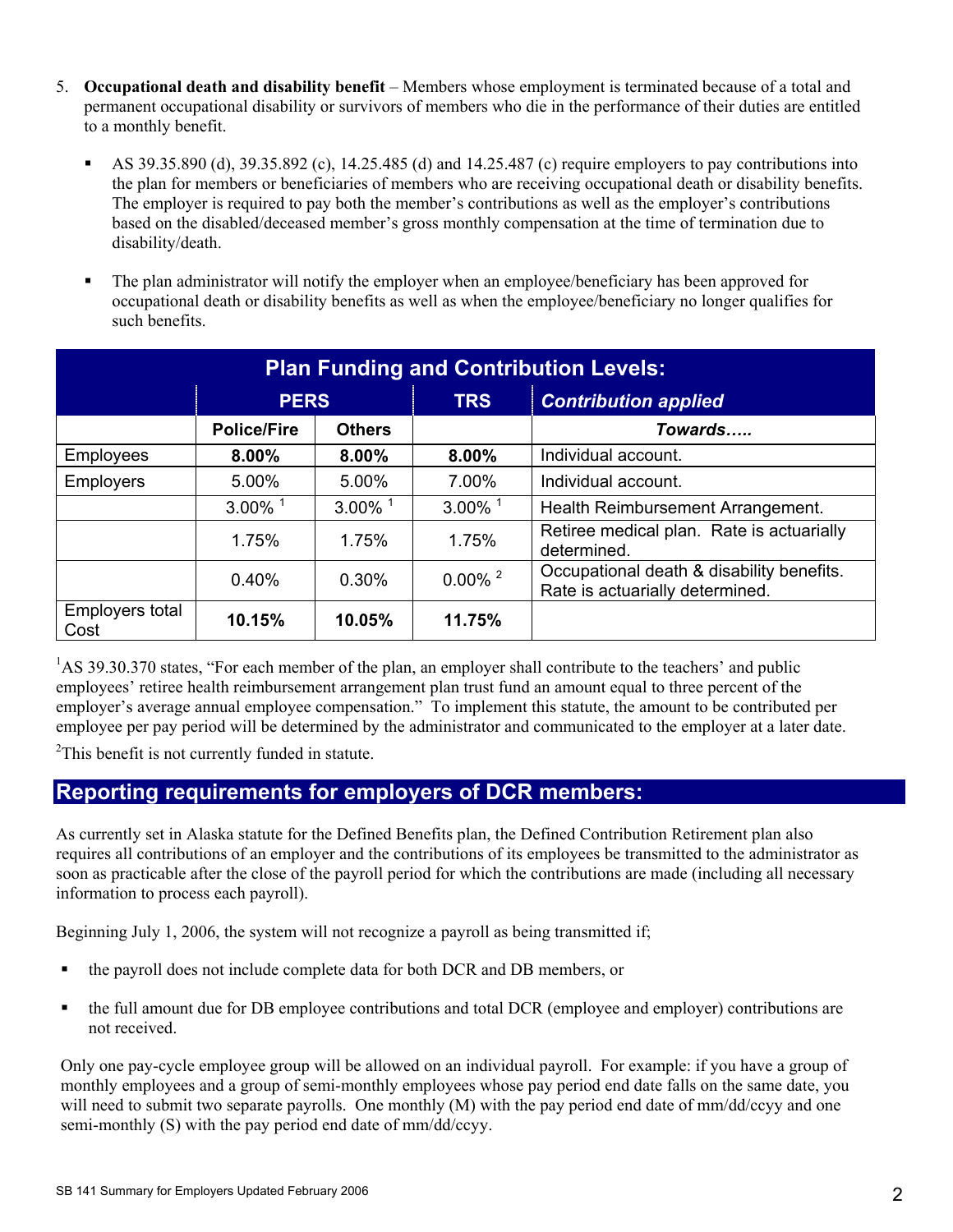# **E-Reporting Record Layouts -- Highlights of Changes**

## **Layout 1 - Payroll Record Layout See Employer Services website for updated layout**

- 1. Fields 1 thru 5 no changes.
- 2. Field 6 Payroll Type: The code "R" for retroactive has been deleted use code "A" instead. A new code "C" now necessary when an employer is matching an employee's account balance when converting from the Defined Benefit plan to the new Defined Contribution plan.
- 3. Field 7 Plan: This is a new element necessary to determine which plan an employee participates in. Valid values are "DB" for Defined Benefit or "DC" for Defined Contribution.
- 4. Fields 8 thru 17 no changes.
- 5. Field 18 Was previously Indebtedness Type and Indebtedness Number. No longer needed, converted to filler. Leave blank.
- 6. Field 19 -Was previously Indebtedness Payment Amount. Now designated for post-tax employee indebtedness payments only. Applies to DB plan employees only.
- 7. Fields 20 thru 25 no changes.
- 8. Field 26 Employer Contribution: New field for employer matching contributions.
- 9. Field 27 Employer HRA Contribution: New field for employer contribution to employee's Health Reimbursement Arrangement account. Applies to DC plan employees only. This will be a pre-determined flat dollar amount per employee.
- 10. Field 28 Employer Retiree Medical: New field for employer contribution for retiree medical coverage. Applies to DC plan employees only.
- 11. Field 29 Employer ODD: New field for employer contribution for occupational death/disability. Applies to DC plan employees only.
- 12. Field 30 Indebt Payment Pre-tax: New field for employee pre-tax indebtedness payments. Applies to DB plan employees only.
- 13. Field 31 Additional Employee Pre-tax Contribution: New field for additional employee pre-tax contribution. Applies to DC plan employees only.
- 14. Field 32 Additional Employee Post-tax Contribution: New field for additional employee post-tax contribution. Applies to DC plan employees only.
- 15. Field 33 Employer DBUL contribution: New field for employer contribution to the unfunded liability of the DB plan based on DC plan member wage base. Will be based on a percentage rate calculation. May be required pending new legislation in 2006 legislative session.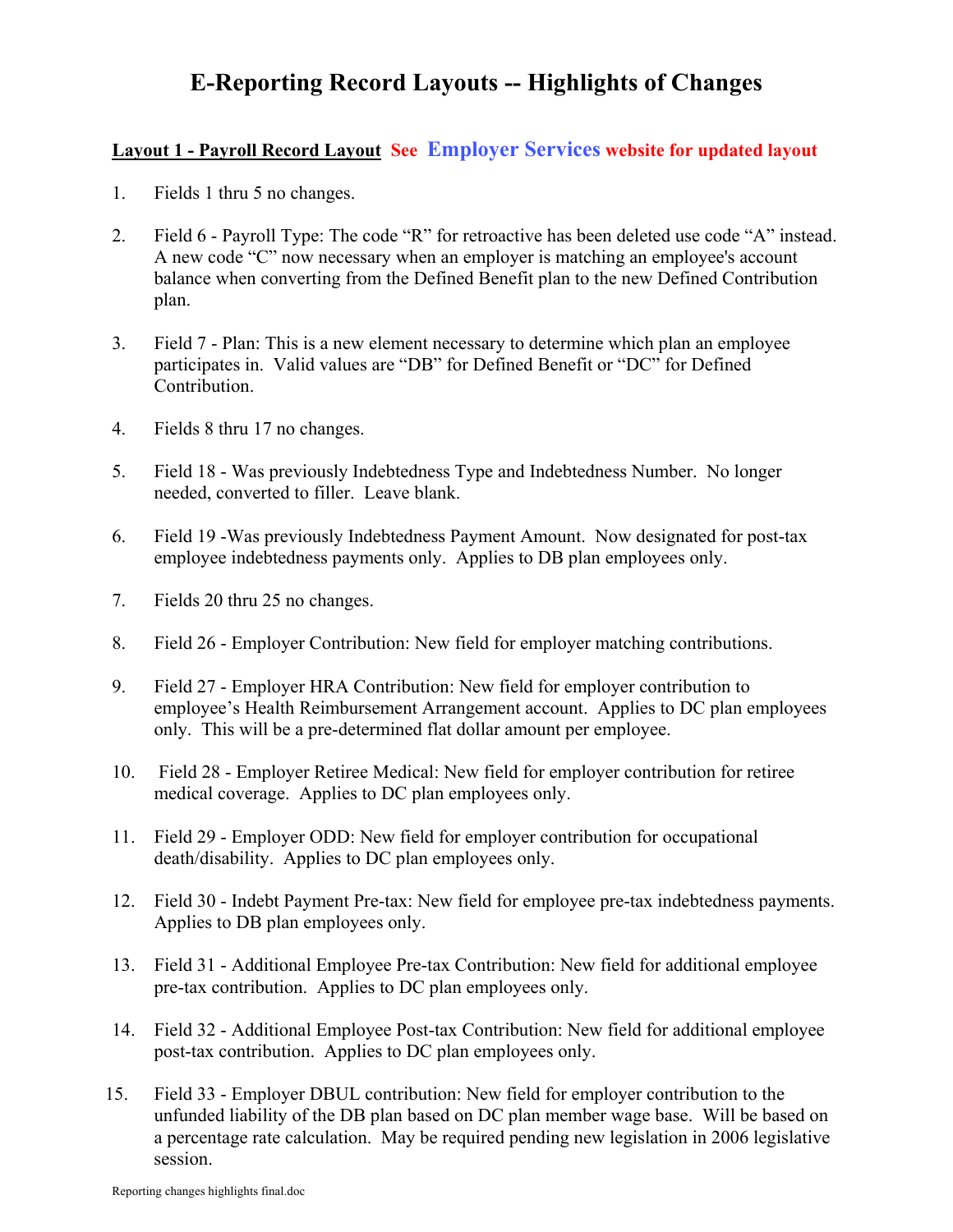## **Layout 2 - Event Record Layout**

- 1. Field 13 Contract Service Percentage: New field to indicate the contract service percentage for a part-time teacher. Required on all HIRE and STAT events for part-time teachers.
- 2. Field 14 Filler: Previously Termination Reason Code was in column 127. No longer needed. Converted to filler.

## **Layout 3 - Personnel Record Layout**

- 1. Field 7 Was previously the Effective Date. No longer needed converted to filler.
- 2. Field 9 Was previously the Date Type. No longer needed converted to filler.
- 3. Field 10 Was previously Birth Date or Death Date. Now just Birth Date. Death Date no longer needed.

#### **Layout 4 - Payroll Summary Record Layout**

1. The payroll summary record needed previously is no longer needed if you use E-reporting. Any employer not using E-reporting will still need a summary record.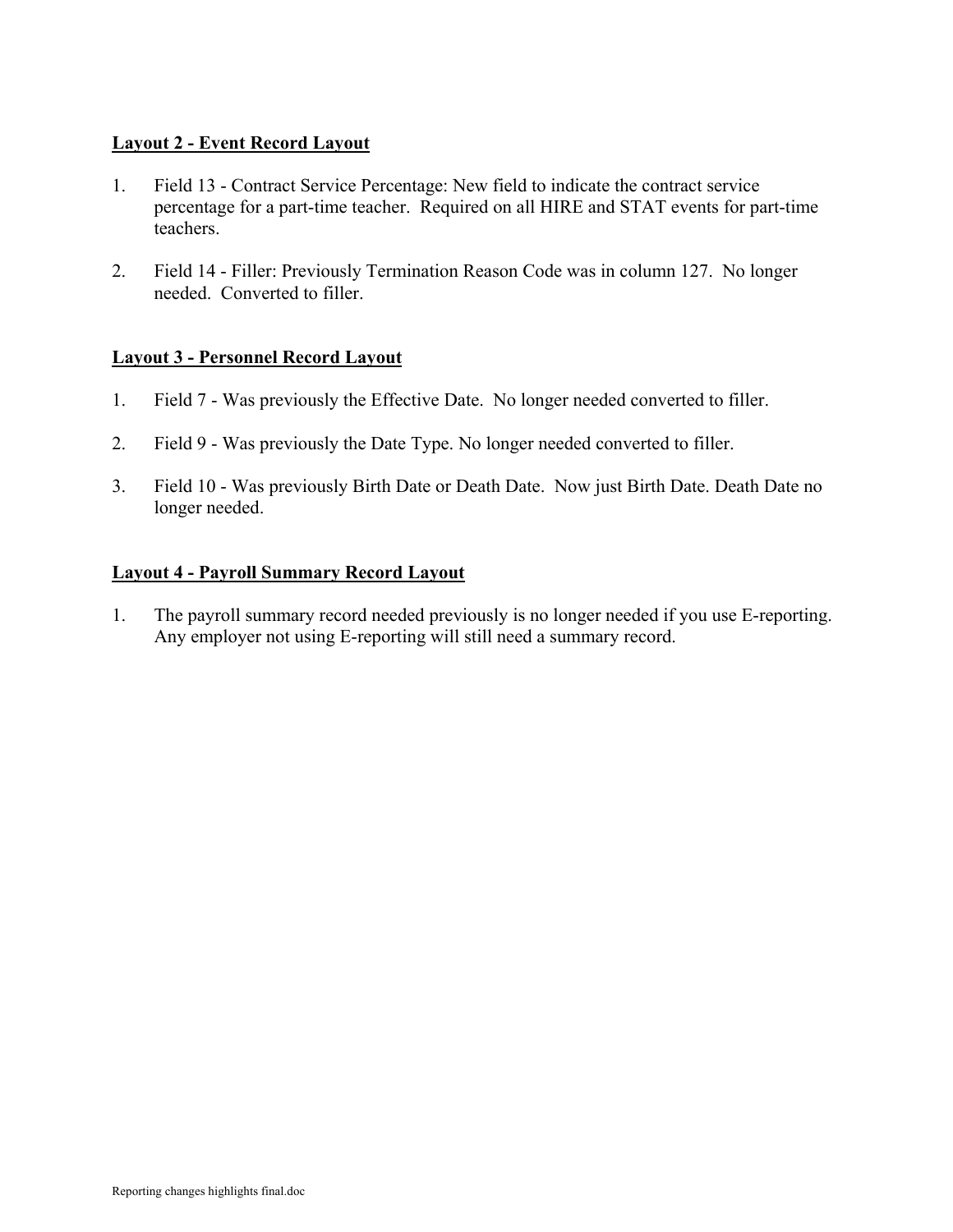| #  | <b>Field Name</b>  | <b>Start</b> | End | <b>Size</b>    |   | <b>Type Status</b> | <b>Comments</b>                                             |
|----|--------------------|--------------|-----|----------------|---|--------------------|-------------------------------------------------------------|
|    | 1. Record Type     | 001          | 001 | 1              | A | Required           | Always "D"                                                  |
|    | 2. Fund Code       | 002          | 002 | 1              | Α | Required           | I"P" for PERS                                               |
|    |                    |              |     |                |   |                    | $\overline{T}$ for TRS                                      |
|    |                    |              |     |                |   |                    | "E" for EPORS                                               |
|    |                    |              |     |                |   |                    | "J" for JRS                                                 |
| 3. | Employer Number    | 003          | 005 | 3              | N | Required           | Your 3 digit employer number                                |
| 4. | Filler             | 006          | 006 | $\mathbf{1}$   |   |                    | Not Used - leave blank, imported data will be ignored       |
| 5. | <b>SSN</b>         | 007          | 015 | 9              | N | Required           | <b>Employee Social Security Number</b>                      |
| 6. | <b>Action Code</b> | 016          | 019 | 4              | A | Required           | I"NEW" for New Hire                                         |
|    |                    |              |     |                |   |                    | "CHG" for Change                                            |
|    |                    |              |     |                |   |                    | "NAME" for Name change                                      |
|    | 7. Filler          | 020          | 027 | 8              |   |                    | Not Used - leave blank, imported data will be ignored       |
|    | 8. Name            | 028          | 057 | 30             | A | Optional           | Format: LAST, FIRST MI Comma must be between last and first |
|    |                    |              |     |                |   |                    | names, no spaces. Jr., Sr., etc. go before the ",".         |
|    | 9. Filler          | 058          | 058 | $\mathbf{1}$   |   |                    | Not Used - leave blank, imported data will be ignored       |
|    | 10. Birth Date     | 059          | 066 | 8              | N | Optional           | Format: MMDDCCYY.                                           |
|    |                    |              |     |                |   |                    |                                                             |
|    | 11. Gender Code    | 067          | 067 | 1              | Α | Optional           | "F" for Female                                              |
|    |                    |              |     |                |   |                    | "M" for Male                                                |
|    | 12. Marital Status | 068          | 068 | 1              | A | Optional           | "M" for Married                                             |
|    |                    |              |     |                |   |                    | "S" for Single, divorced or widowed                         |
|    | 13. Address        | 069          | 098 | 30             | A | Optional           | Mailing street address or post office box of employee       |
|    | 14. City           | 099          | 114 | 16             | A | Optional           | Mailing city of employee                                    |
|    | 15. State Code     | 115          | 116 | $\overline{2}$ | A | Optional           | Mailing state of employee                                   |
|    | 16. Zip Code       | 117          | 126 | 10             | A | Optional           | Format: NNNNN or NNNNN-NNNN - the dash must be entered      |
|    |                    |              |     |                |   |                    | if the second format is used.                               |
|    | 17. Filler         | 127          | 172 | 46             |   |                    | Not Used - leave blank, imported data will be ignored       |

Total record length is 172 characters.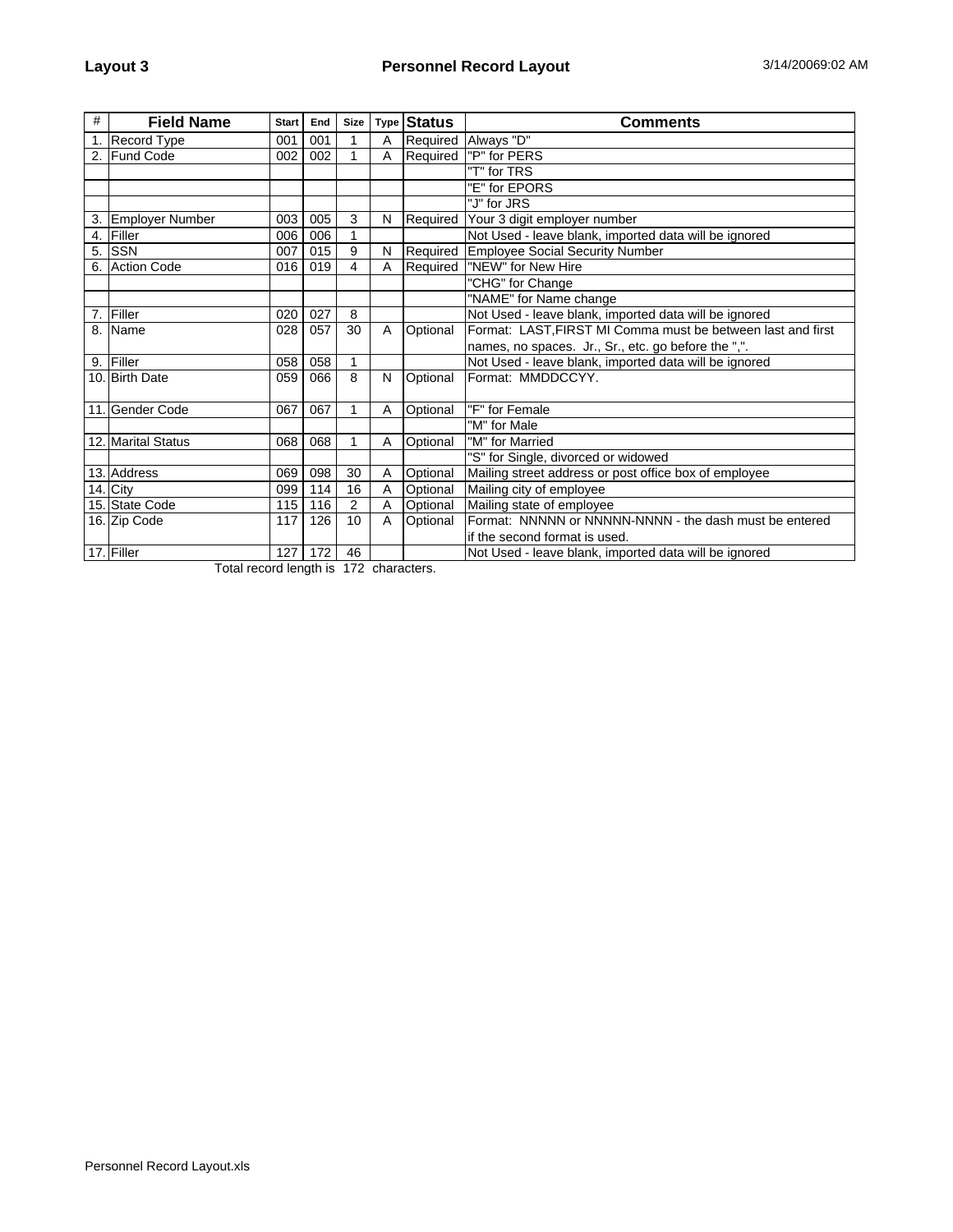| Always "P"<br>Record Type<br>Α<br>Required<br>1.<br>001<br>001<br>1<br>"P" for PERS<br><b>Fund Code</b><br>002<br>002<br>$\mathbf{1}$<br>A<br>Required<br>2.<br>"T" for TRS<br>"E" for EPORS<br>"J" for JRS<br>3. Employer Number<br>Required<br>Your 3 digit employer number<br>003<br>005<br>3<br>N<br>'B" for bi-weekly<br>4. Payroll Cycle<br>006<br>006<br>A<br>Required<br>$\mathbf{1}$<br>"M" for monthly<br>"S" for semi-monthly<br>"Q" for Quarterly<br>"Y" for Yearly<br><b>Employee Social Security Number</b><br><b>SSN</b><br>Required<br>007<br>015<br>9<br>5.<br>N<br>"N" for normal current payroll<br>6. Payroll Type<br>016<br>Required<br>016<br>A<br>1<br>"A" for prior payroll adjustment<br>"C" for DC conversion employer match<br>7. Plan<br>Plan Code = DB or DC<br>017<br>018<br>Required<br>2<br>Α<br>Not used, leave blank, imported data will be ignored<br>8. Filler<br>019<br>019<br>$\mathbf{1}$<br>Required<br>9. Payroll Ending Date<br>020<br>027<br>Format: MMDDCCYY<br>8<br>N<br>Format: LAST, FIRST MI Comma must be between last and first<br>10. Name<br>028<br>057<br>30<br>Required<br>A<br>names, no spaces. Jr., Sr., etc. go before the ",".<br>Used by State of Alaska PERS; blank for all other employers.<br>058<br>059<br>$\overline{2}$<br>Required<br>N<br>Required<br>Used by State of Alaska PERS; blank for all other employers.<br>060<br>061<br>2<br>N<br>13. Region<br>062<br>063<br>2<br>Required<br>Used by State of Alaska PERS; blank for all other employers.<br>N<br>14. Personnel Status Code<br>"F" for Full Time<br>064<br>$\mathbf{1}$<br>Required<br>064<br>A<br>"P" for Part Time<br>"W" for Workers' Compensation Time<br>Not used, leave blank, imported data will be ignored<br>15. Filler<br>065<br>065<br>$\mathbf{1}$<br>"E" for all EPORS Members in EPORS<br>16. Occupation Code<br>$\mathbf{1}$<br>Required<br>066<br>066<br>A<br>"J" for Non-Contributing Judges in JRS<br>"R" for Contributing Judges in JRS<br>"A" for All Others PERS in PERS<br>'C" for Inland BoatMan Union in PERS<br>"E" for Elected Officials in PERS<br>"F" for Firemen in PERS<br>"M" for Marine, Mates, Pilots in PERS<br>"P" for Peace Officer in PERS<br>"L" for TRS Legislator in TRS<br>"T" for Teachers in TRS<br>17. Bargaining Unit<br>Used by State of Alaska PERS; blank for all other employers.<br>Required<br>067<br>070<br>4<br>Α<br>18. Filler<br>Not used, leave blank, imported data will be ignored<br>071<br>074<br>4<br>19. Indebt Payment Post-tax<br>075<br>081<br>7<br>Required<br>Zero fill if amount is zero<br>N<br>082 089<br>$\overline{N}$<br>8<br>Required<br>Zero fill if amount is zero<br>094<br>5<br>Required<br>Used by State of Alaska PERS; blank for all other employers.<br>090<br>N<br><b>Differential Percent</b><br>095<br>101<br>7<br>Required<br>Zero fill if amount is zero<br>N<br>$\overline{7}$<br>Voluntary is PERS only; Supplemental is TRS only, zero fill if<br>102<br>108<br>Required<br>N<br>Voluntary/Supplemental<br>amount is zero.<br>24. Life Volume<br>109<br>111<br>Required<br>Used by State of Alaska PERS; blank for all other employers.<br>3<br>N<br>112<br>116<br>Optional<br>Mandatory for PERS part-time or workers' compensation time<br>5<br>N<br>for record type = N. Optional for record type = $\overline{A}$ . Not allowed<br>for record type $= C$ .<br>26. Employer Contribution<br>117<br>Required<br>Zero fill if amount is zero<br>123<br>7<br>N<br>124<br>130<br>$\overline{7}$<br>Required<br>Zero fill if amount is zero<br>N<br>Required<br>131<br>Zero fill if amount is zero<br>137<br>7<br>N<br>29. Employer ODD | # | <b>Field Name</b> | <b>Start</b> | End | Size |   | Type Status | <b>Comments</b>             |
|-------------------------------------------------------------------------------------------------------------------------------------------------------------------------------------------------------------------------------------------------------------------------------------------------------------------------------------------------------------------------------------------------------------------------------------------------------------------------------------------------------------------------------------------------------------------------------------------------------------------------------------------------------------------------------------------------------------------------------------------------------------------------------------------------------------------------------------------------------------------------------------------------------------------------------------------------------------------------------------------------------------------------------------------------------------------------------------------------------------------------------------------------------------------------------------------------------------------------------------------------------------------------------------------------------------------------------------------------------------------------------------------------------------------------------------------------------------------------------------------------------------------------------------------------------------------------------------------------------------------------------------------------------------------------------------------------------------------------------------------------------------------------------------------------------------------------------------------------------------------------------------------------------------------------------------------------------------------------------------------------------------------------------------------------------------------------------------------------------------------------------------------------------------------------------------------------------------------------------------------------------------------------------------------------------------------------------------------------------------------------------------------------------------------------------------------------------------------------------------------------------------------------------------------------------------------------------------------------------------------------------------------------------------------------------------------------------------------------------------------------------------------------------------------------------------------------------------------------------------------------------------------------------------------------------------------------------------------------------------------------------------------------------------------------------------------------------------------------------------------------------------------------------------------------------------------------------------------------------------------------------------------------------------------------------------------------------------------------------------------------------------------------------------------------------------------------------------------------------------------------------------------------------------------------------------------------------------------------------------------------------------------------------------------|---|-------------------|--------------|-----|------|---|-------------|-----------------------------|
|                                                                                                                                                                                                                                                                                                                                                                                                                                                                                                                                                                                                                                                                                                                                                                                                                                                                                                                                                                                                                                                                                                                                                                                                                                                                                                                                                                                                                                                                                                                                                                                                                                                                                                                                                                                                                                                                                                                                                                                                                                                                                                                                                                                                                                                                                                                                                                                                                                                                                                                                                                                                                                                                                                                                                                                                                                                                                                                                                                                                                                                                                                                                                                                                                                                                                                                                                                                                                                                                                                                                                                                                                                                                   |   |                   |              |     |      |   |             |                             |
| 11. Department<br>12. Division<br>20. Employee Gross Earnings<br>21. Employee Geographical<br>22. Employee Contribution<br>23. Employee<br>25. Employee Hours Worked<br>27. Employer HRA<br>28. Employer Retiree Medical                                                                                                                                                                                                                                                                                                                                                                                                                                                                                                                                                                                                                                                                                                                                                                                                                                                                                                                                                                                                                                                                                                                                                                                                                                                                                                                                                                                                                                                                                                                                                                                                                                                                                                                                                                                                                                                                                                                                                                                                                                                                                                                                                                                                                                                                                                                                                                                                                                                                                                                                                                                                                                                                                                                                                                                                                                                                                                                                                                                                                                                                                                                                                                                                                                                                                                                                                                                                                                          |   |                   |              |     |      |   |             |                             |
|                                                                                                                                                                                                                                                                                                                                                                                                                                                                                                                                                                                                                                                                                                                                                                                                                                                                                                                                                                                                                                                                                                                                                                                                                                                                                                                                                                                                                                                                                                                                                                                                                                                                                                                                                                                                                                                                                                                                                                                                                                                                                                                                                                                                                                                                                                                                                                                                                                                                                                                                                                                                                                                                                                                                                                                                                                                                                                                                                                                                                                                                                                                                                                                                                                                                                                                                                                                                                                                                                                                                                                                                                                                                   |   |                   |              |     |      |   |             |                             |
|                                                                                                                                                                                                                                                                                                                                                                                                                                                                                                                                                                                                                                                                                                                                                                                                                                                                                                                                                                                                                                                                                                                                                                                                                                                                                                                                                                                                                                                                                                                                                                                                                                                                                                                                                                                                                                                                                                                                                                                                                                                                                                                                                                                                                                                                                                                                                                                                                                                                                                                                                                                                                                                                                                                                                                                                                                                                                                                                                                                                                                                                                                                                                                                                                                                                                                                                                                                                                                                                                                                                                                                                                                                                   |   |                   |              |     |      |   |             |                             |
|                                                                                                                                                                                                                                                                                                                                                                                                                                                                                                                                                                                                                                                                                                                                                                                                                                                                                                                                                                                                                                                                                                                                                                                                                                                                                                                                                                                                                                                                                                                                                                                                                                                                                                                                                                                                                                                                                                                                                                                                                                                                                                                                                                                                                                                                                                                                                                                                                                                                                                                                                                                                                                                                                                                                                                                                                                                                                                                                                                                                                                                                                                                                                                                                                                                                                                                                                                                                                                                                                                                                                                                                                                                                   |   |                   |              |     |      |   |             |                             |
|                                                                                                                                                                                                                                                                                                                                                                                                                                                                                                                                                                                                                                                                                                                                                                                                                                                                                                                                                                                                                                                                                                                                                                                                                                                                                                                                                                                                                                                                                                                                                                                                                                                                                                                                                                                                                                                                                                                                                                                                                                                                                                                                                                                                                                                                                                                                                                                                                                                                                                                                                                                                                                                                                                                                                                                                                                                                                                                                                                                                                                                                                                                                                                                                                                                                                                                                                                                                                                                                                                                                                                                                                                                                   |   |                   |              |     |      |   |             |                             |
|                                                                                                                                                                                                                                                                                                                                                                                                                                                                                                                                                                                                                                                                                                                                                                                                                                                                                                                                                                                                                                                                                                                                                                                                                                                                                                                                                                                                                                                                                                                                                                                                                                                                                                                                                                                                                                                                                                                                                                                                                                                                                                                                                                                                                                                                                                                                                                                                                                                                                                                                                                                                                                                                                                                                                                                                                                                                                                                                                                                                                                                                                                                                                                                                                                                                                                                                                                                                                                                                                                                                                                                                                                                                   |   |                   |              |     |      |   |             |                             |
|                                                                                                                                                                                                                                                                                                                                                                                                                                                                                                                                                                                                                                                                                                                                                                                                                                                                                                                                                                                                                                                                                                                                                                                                                                                                                                                                                                                                                                                                                                                                                                                                                                                                                                                                                                                                                                                                                                                                                                                                                                                                                                                                                                                                                                                                                                                                                                                                                                                                                                                                                                                                                                                                                                                                                                                                                                                                                                                                                                                                                                                                                                                                                                                                                                                                                                                                                                                                                                                                                                                                                                                                                                                                   |   |                   |              |     |      |   |             |                             |
|                                                                                                                                                                                                                                                                                                                                                                                                                                                                                                                                                                                                                                                                                                                                                                                                                                                                                                                                                                                                                                                                                                                                                                                                                                                                                                                                                                                                                                                                                                                                                                                                                                                                                                                                                                                                                                                                                                                                                                                                                                                                                                                                                                                                                                                                                                                                                                                                                                                                                                                                                                                                                                                                                                                                                                                                                                                                                                                                                                                                                                                                                                                                                                                                                                                                                                                                                                                                                                                                                                                                                                                                                                                                   |   |                   |              |     |      |   |             |                             |
|                                                                                                                                                                                                                                                                                                                                                                                                                                                                                                                                                                                                                                                                                                                                                                                                                                                                                                                                                                                                                                                                                                                                                                                                                                                                                                                                                                                                                                                                                                                                                                                                                                                                                                                                                                                                                                                                                                                                                                                                                                                                                                                                                                                                                                                                                                                                                                                                                                                                                                                                                                                                                                                                                                                                                                                                                                                                                                                                                                                                                                                                                                                                                                                                                                                                                                                                                                                                                                                                                                                                                                                                                                                                   |   |                   |              |     |      |   |             |                             |
|                                                                                                                                                                                                                                                                                                                                                                                                                                                                                                                                                                                                                                                                                                                                                                                                                                                                                                                                                                                                                                                                                                                                                                                                                                                                                                                                                                                                                                                                                                                                                                                                                                                                                                                                                                                                                                                                                                                                                                                                                                                                                                                                                                                                                                                                                                                                                                                                                                                                                                                                                                                                                                                                                                                                                                                                                                                                                                                                                                                                                                                                                                                                                                                                                                                                                                                                                                                                                                                                                                                                                                                                                                                                   |   |                   |              |     |      |   |             |                             |
|                                                                                                                                                                                                                                                                                                                                                                                                                                                                                                                                                                                                                                                                                                                                                                                                                                                                                                                                                                                                                                                                                                                                                                                                                                                                                                                                                                                                                                                                                                                                                                                                                                                                                                                                                                                                                                                                                                                                                                                                                                                                                                                                                                                                                                                                                                                                                                                                                                                                                                                                                                                                                                                                                                                                                                                                                                                                                                                                                                                                                                                                                                                                                                                                                                                                                                                                                                                                                                                                                                                                                                                                                                                                   |   |                   |              |     |      |   |             |                             |
|                                                                                                                                                                                                                                                                                                                                                                                                                                                                                                                                                                                                                                                                                                                                                                                                                                                                                                                                                                                                                                                                                                                                                                                                                                                                                                                                                                                                                                                                                                                                                                                                                                                                                                                                                                                                                                                                                                                                                                                                                                                                                                                                                                                                                                                                                                                                                                                                                                                                                                                                                                                                                                                                                                                                                                                                                                                                                                                                                                                                                                                                                                                                                                                                                                                                                                                                                                                                                                                                                                                                                                                                                                                                   |   |                   |              |     |      |   |             |                             |
|                                                                                                                                                                                                                                                                                                                                                                                                                                                                                                                                                                                                                                                                                                                                                                                                                                                                                                                                                                                                                                                                                                                                                                                                                                                                                                                                                                                                                                                                                                                                                                                                                                                                                                                                                                                                                                                                                                                                                                                                                                                                                                                                                                                                                                                                                                                                                                                                                                                                                                                                                                                                                                                                                                                                                                                                                                                                                                                                                                                                                                                                                                                                                                                                                                                                                                                                                                                                                                                                                                                                                                                                                                                                   |   |                   |              |     |      |   |             |                             |
|                                                                                                                                                                                                                                                                                                                                                                                                                                                                                                                                                                                                                                                                                                                                                                                                                                                                                                                                                                                                                                                                                                                                                                                                                                                                                                                                                                                                                                                                                                                                                                                                                                                                                                                                                                                                                                                                                                                                                                                                                                                                                                                                                                                                                                                                                                                                                                                                                                                                                                                                                                                                                                                                                                                                                                                                                                                                                                                                                                                                                                                                                                                                                                                                                                                                                                                                                                                                                                                                                                                                                                                                                                                                   |   |                   |              |     |      |   |             |                             |
|                                                                                                                                                                                                                                                                                                                                                                                                                                                                                                                                                                                                                                                                                                                                                                                                                                                                                                                                                                                                                                                                                                                                                                                                                                                                                                                                                                                                                                                                                                                                                                                                                                                                                                                                                                                                                                                                                                                                                                                                                                                                                                                                                                                                                                                                                                                                                                                                                                                                                                                                                                                                                                                                                                                                                                                                                                                                                                                                                                                                                                                                                                                                                                                                                                                                                                                                                                                                                                                                                                                                                                                                                                                                   |   |                   |              |     |      |   |             |                             |
|                                                                                                                                                                                                                                                                                                                                                                                                                                                                                                                                                                                                                                                                                                                                                                                                                                                                                                                                                                                                                                                                                                                                                                                                                                                                                                                                                                                                                                                                                                                                                                                                                                                                                                                                                                                                                                                                                                                                                                                                                                                                                                                                                                                                                                                                                                                                                                                                                                                                                                                                                                                                                                                                                                                                                                                                                                                                                                                                                                                                                                                                                                                                                                                                                                                                                                                                                                                                                                                                                                                                                                                                                                                                   |   |                   |              |     |      |   |             |                             |
|                                                                                                                                                                                                                                                                                                                                                                                                                                                                                                                                                                                                                                                                                                                                                                                                                                                                                                                                                                                                                                                                                                                                                                                                                                                                                                                                                                                                                                                                                                                                                                                                                                                                                                                                                                                                                                                                                                                                                                                                                                                                                                                                                                                                                                                                                                                                                                                                                                                                                                                                                                                                                                                                                                                                                                                                                                                                                                                                                                                                                                                                                                                                                                                                                                                                                                                                                                                                                                                                                                                                                                                                                                                                   |   |                   |              |     |      |   |             |                             |
|                                                                                                                                                                                                                                                                                                                                                                                                                                                                                                                                                                                                                                                                                                                                                                                                                                                                                                                                                                                                                                                                                                                                                                                                                                                                                                                                                                                                                                                                                                                                                                                                                                                                                                                                                                                                                                                                                                                                                                                                                                                                                                                                                                                                                                                                                                                                                                                                                                                                                                                                                                                                                                                                                                                                                                                                                                                                                                                                                                                                                                                                                                                                                                                                                                                                                                                                                                                                                                                                                                                                                                                                                                                                   |   |                   |              |     |      |   |             |                             |
|                                                                                                                                                                                                                                                                                                                                                                                                                                                                                                                                                                                                                                                                                                                                                                                                                                                                                                                                                                                                                                                                                                                                                                                                                                                                                                                                                                                                                                                                                                                                                                                                                                                                                                                                                                                                                                                                                                                                                                                                                                                                                                                                                                                                                                                                                                                                                                                                                                                                                                                                                                                                                                                                                                                                                                                                                                                                                                                                                                                                                                                                                                                                                                                                                                                                                                                                                                                                                                                                                                                                                                                                                                                                   |   |                   |              |     |      |   |             |                             |
|                                                                                                                                                                                                                                                                                                                                                                                                                                                                                                                                                                                                                                                                                                                                                                                                                                                                                                                                                                                                                                                                                                                                                                                                                                                                                                                                                                                                                                                                                                                                                                                                                                                                                                                                                                                                                                                                                                                                                                                                                                                                                                                                                                                                                                                                                                                                                                                                                                                                                                                                                                                                                                                                                                                                                                                                                                                                                                                                                                                                                                                                                                                                                                                                                                                                                                                                                                                                                                                                                                                                                                                                                                                                   |   |                   |              |     |      |   |             |                             |
|                                                                                                                                                                                                                                                                                                                                                                                                                                                                                                                                                                                                                                                                                                                                                                                                                                                                                                                                                                                                                                                                                                                                                                                                                                                                                                                                                                                                                                                                                                                                                                                                                                                                                                                                                                                                                                                                                                                                                                                                                                                                                                                                                                                                                                                                                                                                                                                                                                                                                                                                                                                                                                                                                                                                                                                                                                                                                                                                                                                                                                                                                                                                                                                                                                                                                                                                                                                                                                                                                                                                                                                                                                                                   |   |                   |              |     |      |   |             |                             |
|                                                                                                                                                                                                                                                                                                                                                                                                                                                                                                                                                                                                                                                                                                                                                                                                                                                                                                                                                                                                                                                                                                                                                                                                                                                                                                                                                                                                                                                                                                                                                                                                                                                                                                                                                                                                                                                                                                                                                                                                                                                                                                                                                                                                                                                                                                                                                                                                                                                                                                                                                                                                                                                                                                                                                                                                                                                                                                                                                                                                                                                                                                                                                                                                                                                                                                                                                                                                                                                                                                                                                                                                                                                                   |   |                   |              |     |      |   |             |                             |
|                                                                                                                                                                                                                                                                                                                                                                                                                                                                                                                                                                                                                                                                                                                                                                                                                                                                                                                                                                                                                                                                                                                                                                                                                                                                                                                                                                                                                                                                                                                                                                                                                                                                                                                                                                                                                                                                                                                                                                                                                                                                                                                                                                                                                                                                                                                                                                                                                                                                                                                                                                                                                                                                                                                                                                                                                                                                                                                                                                                                                                                                                                                                                                                                                                                                                                                                                                                                                                                                                                                                                                                                                                                                   |   |                   |              |     |      |   |             |                             |
|                                                                                                                                                                                                                                                                                                                                                                                                                                                                                                                                                                                                                                                                                                                                                                                                                                                                                                                                                                                                                                                                                                                                                                                                                                                                                                                                                                                                                                                                                                                                                                                                                                                                                                                                                                                                                                                                                                                                                                                                                                                                                                                                                                                                                                                                                                                                                                                                                                                                                                                                                                                                                                                                                                                                                                                                                                                                                                                                                                                                                                                                                                                                                                                                                                                                                                                                                                                                                                                                                                                                                                                                                                                                   |   |                   |              |     |      |   |             |                             |
|                                                                                                                                                                                                                                                                                                                                                                                                                                                                                                                                                                                                                                                                                                                                                                                                                                                                                                                                                                                                                                                                                                                                                                                                                                                                                                                                                                                                                                                                                                                                                                                                                                                                                                                                                                                                                                                                                                                                                                                                                                                                                                                                                                                                                                                                                                                                                                                                                                                                                                                                                                                                                                                                                                                                                                                                                                                                                                                                                                                                                                                                                                                                                                                                                                                                                                                                                                                                                                                                                                                                                                                                                                                                   |   |                   |              |     |      |   |             |                             |
|                                                                                                                                                                                                                                                                                                                                                                                                                                                                                                                                                                                                                                                                                                                                                                                                                                                                                                                                                                                                                                                                                                                                                                                                                                                                                                                                                                                                                                                                                                                                                                                                                                                                                                                                                                                                                                                                                                                                                                                                                                                                                                                                                                                                                                                                                                                                                                                                                                                                                                                                                                                                                                                                                                                                                                                                                                                                                                                                                                                                                                                                                                                                                                                                                                                                                                                                                                                                                                                                                                                                                                                                                                                                   |   |                   |              |     |      |   |             |                             |
|                                                                                                                                                                                                                                                                                                                                                                                                                                                                                                                                                                                                                                                                                                                                                                                                                                                                                                                                                                                                                                                                                                                                                                                                                                                                                                                                                                                                                                                                                                                                                                                                                                                                                                                                                                                                                                                                                                                                                                                                                                                                                                                                                                                                                                                                                                                                                                                                                                                                                                                                                                                                                                                                                                                                                                                                                                                                                                                                                                                                                                                                                                                                                                                                                                                                                                                                                                                                                                                                                                                                                                                                                                                                   |   |                   |              |     |      |   |             |                             |
|                                                                                                                                                                                                                                                                                                                                                                                                                                                                                                                                                                                                                                                                                                                                                                                                                                                                                                                                                                                                                                                                                                                                                                                                                                                                                                                                                                                                                                                                                                                                                                                                                                                                                                                                                                                                                                                                                                                                                                                                                                                                                                                                                                                                                                                                                                                                                                                                                                                                                                                                                                                                                                                                                                                                                                                                                                                                                                                                                                                                                                                                                                                                                                                                                                                                                                                                                                                                                                                                                                                                                                                                                                                                   |   |                   |              |     |      |   |             |                             |
|                                                                                                                                                                                                                                                                                                                                                                                                                                                                                                                                                                                                                                                                                                                                                                                                                                                                                                                                                                                                                                                                                                                                                                                                                                                                                                                                                                                                                                                                                                                                                                                                                                                                                                                                                                                                                                                                                                                                                                                                                                                                                                                                                                                                                                                                                                                                                                                                                                                                                                                                                                                                                                                                                                                                                                                                                                                                                                                                                                                                                                                                                                                                                                                                                                                                                                                                                                                                                                                                                                                                                                                                                                                                   |   |                   |              |     |      |   |             |                             |
|                                                                                                                                                                                                                                                                                                                                                                                                                                                                                                                                                                                                                                                                                                                                                                                                                                                                                                                                                                                                                                                                                                                                                                                                                                                                                                                                                                                                                                                                                                                                                                                                                                                                                                                                                                                                                                                                                                                                                                                                                                                                                                                                                                                                                                                                                                                                                                                                                                                                                                                                                                                                                                                                                                                                                                                                                                                                                                                                                                                                                                                                                                                                                                                                                                                                                                                                                                                                                                                                                                                                                                                                                                                                   |   |                   |              |     |      |   |             |                             |
|                                                                                                                                                                                                                                                                                                                                                                                                                                                                                                                                                                                                                                                                                                                                                                                                                                                                                                                                                                                                                                                                                                                                                                                                                                                                                                                                                                                                                                                                                                                                                                                                                                                                                                                                                                                                                                                                                                                                                                                                                                                                                                                                                                                                                                                                                                                                                                                                                                                                                                                                                                                                                                                                                                                                                                                                                                                                                                                                                                                                                                                                                                                                                                                                                                                                                                                                                                                                                                                                                                                                                                                                                                                                   |   |                   |              |     |      |   |             |                             |
|                                                                                                                                                                                                                                                                                                                                                                                                                                                                                                                                                                                                                                                                                                                                                                                                                                                                                                                                                                                                                                                                                                                                                                                                                                                                                                                                                                                                                                                                                                                                                                                                                                                                                                                                                                                                                                                                                                                                                                                                                                                                                                                                                                                                                                                                                                                                                                                                                                                                                                                                                                                                                                                                                                                                                                                                                                                                                                                                                                                                                                                                                                                                                                                                                                                                                                                                                                                                                                                                                                                                                                                                                                                                   |   |                   |              |     |      |   |             |                             |
|                                                                                                                                                                                                                                                                                                                                                                                                                                                                                                                                                                                                                                                                                                                                                                                                                                                                                                                                                                                                                                                                                                                                                                                                                                                                                                                                                                                                                                                                                                                                                                                                                                                                                                                                                                                                                                                                                                                                                                                                                                                                                                                                                                                                                                                                                                                                                                                                                                                                                                                                                                                                                                                                                                                                                                                                                                                                                                                                                                                                                                                                                                                                                                                                                                                                                                                                                                                                                                                                                                                                                                                                                                                                   |   |                   |              |     |      |   |             |                             |
|                                                                                                                                                                                                                                                                                                                                                                                                                                                                                                                                                                                                                                                                                                                                                                                                                                                                                                                                                                                                                                                                                                                                                                                                                                                                                                                                                                                                                                                                                                                                                                                                                                                                                                                                                                                                                                                                                                                                                                                                                                                                                                                                                                                                                                                                                                                                                                                                                                                                                                                                                                                                                                                                                                                                                                                                                                                                                                                                                                                                                                                                                                                                                                                                                                                                                                                                                                                                                                                                                                                                                                                                                                                                   |   |                   |              |     |      |   |             |                             |
|                                                                                                                                                                                                                                                                                                                                                                                                                                                                                                                                                                                                                                                                                                                                                                                                                                                                                                                                                                                                                                                                                                                                                                                                                                                                                                                                                                                                                                                                                                                                                                                                                                                                                                                                                                                                                                                                                                                                                                                                                                                                                                                                                                                                                                                                                                                                                                                                                                                                                                                                                                                                                                                                                                                                                                                                                                                                                                                                                                                                                                                                                                                                                                                                                                                                                                                                                                                                                                                                                                                                                                                                                                                                   |   |                   |              |     |      |   |             |                             |
|                                                                                                                                                                                                                                                                                                                                                                                                                                                                                                                                                                                                                                                                                                                                                                                                                                                                                                                                                                                                                                                                                                                                                                                                                                                                                                                                                                                                                                                                                                                                                                                                                                                                                                                                                                                                                                                                                                                                                                                                                                                                                                                                                                                                                                                                                                                                                                                                                                                                                                                                                                                                                                                                                                                                                                                                                                                                                                                                                                                                                                                                                                                                                                                                                                                                                                                                                                                                                                                                                                                                                                                                                                                                   |   |                   |              |     |      |   |             |                             |
|                                                                                                                                                                                                                                                                                                                                                                                                                                                                                                                                                                                                                                                                                                                                                                                                                                                                                                                                                                                                                                                                                                                                                                                                                                                                                                                                                                                                                                                                                                                                                                                                                                                                                                                                                                                                                                                                                                                                                                                                                                                                                                                                                                                                                                                                                                                                                                                                                                                                                                                                                                                                                                                                                                                                                                                                                                                                                                                                                                                                                                                                                                                                                                                                                                                                                                                                                                                                                                                                                                                                                                                                                                                                   |   |                   |              |     |      |   |             |                             |
|                                                                                                                                                                                                                                                                                                                                                                                                                                                                                                                                                                                                                                                                                                                                                                                                                                                                                                                                                                                                                                                                                                                                                                                                                                                                                                                                                                                                                                                                                                                                                                                                                                                                                                                                                                                                                                                                                                                                                                                                                                                                                                                                                                                                                                                                                                                                                                                                                                                                                                                                                                                                                                                                                                                                                                                                                                                                                                                                                                                                                                                                                                                                                                                                                                                                                                                                                                                                                                                                                                                                                                                                                                                                   |   |                   |              |     |      |   |             |                             |
|                                                                                                                                                                                                                                                                                                                                                                                                                                                                                                                                                                                                                                                                                                                                                                                                                                                                                                                                                                                                                                                                                                                                                                                                                                                                                                                                                                                                                                                                                                                                                                                                                                                                                                                                                                                                                                                                                                                                                                                                                                                                                                                                                                                                                                                                                                                                                                                                                                                                                                                                                                                                                                                                                                                                                                                                                                                                                                                                                                                                                                                                                                                                                                                                                                                                                                                                                                                                                                                                                                                                                                                                                                                                   |   |                   |              |     |      |   |             |                             |
|                                                                                                                                                                                                                                                                                                                                                                                                                                                                                                                                                                                                                                                                                                                                                                                                                                                                                                                                                                                                                                                                                                                                                                                                                                                                                                                                                                                                                                                                                                                                                                                                                                                                                                                                                                                                                                                                                                                                                                                                                                                                                                                                                                                                                                                                                                                                                                                                                                                                                                                                                                                                                                                                                                                                                                                                                                                                                                                                                                                                                                                                                                                                                                                                                                                                                                                                                                                                                                                                                                                                                                                                                                                                   |   |                   |              |     |      |   |             |                             |
|                                                                                                                                                                                                                                                                                                                                                                                                                                                                                                                                                                                                                                                                                                                                                                                                                                                                                                                                                                                                                                                                                                                                                                                                                                                                                                                                                                                                                                                                                                                                                                                                                                                                                                                                                                                                                                                                                                                                                                                                                                                                                                                                                                                                                                                                                                                                                                                                                                                                                                                                                                                                                                                                                                                                                                                                                                                                                                                                                                                                                                                                                                                                                                                                                                                                                                                                                                                                                                                                                                                                                                                                                                                                   |   |                   |              |     |      |   |             |                             |
|                                                                                                                                                                                                                                                                                                                                                                                                                                                                                                                                                                                                                                                                                                                                                                                                                                                                                                                                                                                                                                                                                                                                                                                                                                                                                                                                                                                                                                                                                                                                                                                                                                                                                                                                                                                                                                                                                                                                                                                                                                                                                                                                                                                                                                                                                                                                                                                                                                                                                                                                                                                                                                                                                                                                                                                                                                                                                                                                                                                                                                                                                                                                                                                                                                                                                                                                                                                                                                                                                                                                                                                                                                                                   |   |                   |              |     |      |   |             |                             |
|                                                                                                                                                                                                                                                                                                                                                                                                                                                                                                                                                                                                                                                                                                                                                                                                                                                                                                                                                                                                                                                                                                                                                                                                                                                                                                                                                                                                                                                                                                                                                                                                                                                                                                                                                                                                                                                                                                                                                                                                                                                                                                                                                                                                                                                                                                                                                                                                                                                                                                                                                                                                                                                                                                                                                                                                                                                                                                                                                                                                                                                                                                                                                                                                                                                                                                                                                                                                                                                                                                                                                                                                                                                                   |   |                   |              |     |      |   |             |                             |
|                                                                                                                                                                                                                                                                                                                                                                                                                                                                                                                                                                                                                                                                                                                                                                                                                                                                                                                                                                                                                                                                                                                                                                                                                                                                                                                                                                                                                                                                                                                                                                                                                                                                                                                                                                                                                                                                                                                                                                                                                                                                                                                                                                                                                                                                                                                                                                                                                                                                                                                                                                                                                                                                                                                                                                                                                                                                                                                                                                                                                                                                                                                                                                                                                                                                                                                                                                                                                                                                                                                                                                                                                                                                   |   |                   |              |     |      |   |             |                             |
|                                                                                                                                                                                                                                                                                                                                                                                                                                                                                                                                                                                                                                                                                                                                                                                                                                                                                                                                                                                                                                                                                                                                                                                                                                                                                                                                                                                                                                                                                                                                                                                                                                                                                                                                                                                                                                                                                                                                                                                                                                                                                                                                                                                                                                                                                                                                                                                                                                                                                                                                                                                                                                                                                                                                                                                                                                                                                                                                                                                                                                                                                                                                                                                                                                                                                                                                                                                                                                                                                                                                                                                                                                                                   |   |                   |              |     |      |   |             |                             |
|                                                                                                                                                                                                                                                                                                                                                                                                                                                                                                                                                                                                                                                                                                                                                                                                                                                                                                                                                                                                                                                                                                                                                                                                                                                                                                                                                                                                                                                                                                                                                                                                                                                                                                                                                                                                                                                                                                                                                                                                                                                                                                                                                                                                                                                                                                                                                                                                                                                                                                                                                                                                                                                                                                                                                                                                                                                                                                                                                                                                                                                                                                                                                                                                                                                                                                                                                                                                                                                                                                                                                                                                                                                                   |   |                   |              |     |      |   |             |                             |
|                                                                                                                                                                                                                                                                                                                                                                                                                                                                                                                                                                                                                                                                                                                                                                                                                                                                                                                                                                                                                                                                                                                                                                                                                                                                                                                                                                                                                                                                                                                                                                                                                                                                                                                                                                                                                                                                                                                                                                                                                                                                                                                                                                                                                                                                                                                                                                                                                                                                                                                                                                                                                                                                                                                                                                                                                                                                                                                                                                                                                                                                                                                                                                                                                                                                                                                                                                                                                                                                                                                                                                                                                                                                   |   |                   |              |     |      |   |             |                             |
|                                                                                                                                                                                                                                                                                                                                                                                                                                                                                                                                                                                                                                                                                                                                                                                                                                                                                                                                                                                                                                                                                                                                                                                                                                                                                                                                                                                                                                                                                                                                                                                                                                                                                                                                                                                                                                                                                                                                                                                                                                                                                                                                                                                                                                                                                                                                                                                                                                                                                                                                                                                                                                                                                                                                                                                                                                                                                                                                                                                                                                                                                                                                                                                                                                                                                                                                                                                                                                                                                                                                                                                                                                                                   |   |                   |              |     |      |   |             |                             |
|                                                                                                                                                                                                                                                                                                                                                                                                                                                                                                                                                                                                                                                                                                                                                                                                                                                                                                                                                                                                                                                                                                                                                                                                                                                                                                                                                                                                                                                                                                                                                                                                                                                                                                                                                                                                                                                                                                                                                                                                                                                                                                                                                                                                                                                                                                                                                                                                                                                                                                                                                                                                                                                                                                                                                                                                                                                                                                                                                                                                                                                                                                                                                                                                                                                                                                                                                                                                                                                                                                                                                                                                                                                                   |   |                   |              |     |      |   |             |                             |
|                                                                                                                                                                                                                                                                                                                                                                                                                                                                                                                                                                                                                                                                                                                                                                                                                                                                                                                                                                                                                                                                                                                                                                                                                                                                                                                                                                                                                                                                                                                                                                                                                                                                                                                                                                                                                                                                                                                                                                                                                                                                                                                                                                                                                                                                                                                                                                                                                                                                                                                                                                                                                                                                                                                                                                                                                                                                                                                                                                                                                                                                                                                                                                                                                                                                                                                                                                                                                                                                                                                                                                                                                                                                   |   |                   |              |     |      |   |             |                             |
|                                                                                                                                                                                                                                                                                                                                                                                                                                                                                                                                                                                                                                                                                                                                                                                                                                                                                                                                                                                                                                                                                                                                                                                                                                                                                                                                                                                                                                                                                                                                                                                                                                                                                                                                                                                                                                                                                                                                                                                                                                                                                                                                                                                                                                                                                                                                                                                                                                                                                                                                                                                                                                                                                                                                                                                                                                                                                                                                                                                                                                                                                                                                                                                                                                                                                                                                                                                                                                                                                                                                                                                                                                                                   |   |                   |              |     |      |   |             |                             |
|                                                                                                                                                                                                                                                                                                                                                                                                                                                                                                                                                                                                                                                                                                                                                                                                                                                                                                                                                                                                                                                                                                                                                                                                                                                                                                                                                                                                                                                                                                                                                                                                                                                                                                                                                                                                                                                                                                                                                                                                                                                                                                                                                                                                                                                                                                                                                                                                                                                                                                                                                                                                                                                                                                                                                                                                                                                                                                                                                                                                                                                                                                                                                                                                                                                                                                                                                                                                                                                                                                                                                                                                                                                                   |   |                   |              |     |      |   |             |                             |
|                                                                                                                                                                                                                                                                                                                                                                                                                                                                                                                                                                                                                                                                                                                                                                                                                                                                                                                                                                                                                                                                                                                                                                                                                                                                                                                                                                                                                                                                                                                                                                                                                                                                                                                                                                                                                                                                                                                                                                                                                                                                                                                                                                                                                                                                                                                                                                                                                                                                                                                                                                                                                                                                                                                                                                                                                                                                                                                                                                                                                                                                                                                                                                                                                                                                                                                                                                                                                                                                                                                                                                                                                                                                   |   |                   |              |     |      |   |             |                             |
|                                                                                                                                                                                                                                                                                                                                                                                                                                                                                                                                                                                                                                                                                                                                                                                                                                                                                                                                                                                                                                                                                                                                                                                                                                                                                                                                                                                                                                                                                                                                                                                                                                                                                                                                                                                                                                                                                                                                                                                                                                                                                                                                                                                                                                                                                                                                                                                                                                                                                                                                                                                                                                                                                                                                                                                                                                                                                                                                                                                                                                                                                                                                                                                                                                                                                                                                                                                                                                                                                                                                                                                                                                                                   |   |                   |              |     |      |   |             |                             |
|                                                                                                                                                                                                                                                                                                                                                                                                                                                                                                                                                                                                                                                                                                                                                                                                                                                                                                                                                                                                                                                                                                                                                                                                                                                                                                                                                                                                                                                                                                                                                                                                                                                                                                                                                                                                                                                                                                                                                                                                                                                                                                                                                                                                                                                                                                                                                                                                                                                                                                                                                                                                                                                                                                                                                                                                                                                                                                                                                                                                                                                                                                                                                                                                                                                                                                                                                                                                                                                                                                                                                                                                                                                                   |   |                   | 138          | 144 | 7    | N | Required    | Zero fill if amount is zero |
| 30. Indebt Payment Pre-tax<br>145<br>151<br>7<br>Required<br>Zero fill if amount is zero<br>N                                                                                                                                                                                                                                                                                                                                                                                                                                                                                                                                                                                                                                                                                                                                                                                                                                                                                                                                                                                                                                                                                                                                                                                                                                                                                                                                                                                                                                                                                                                                                                                                                                                                                                                                                                                                                                                                                                                                                                                                                                                                                                                                                                                                                                                                                                                                                                                                                                                                                                                                                                                                                                                                                                                                                                                                                                                                                                                                                                                                                                                                                                                                                                                                                                                                                                                                                                                                                                                                                                                                                                     |   |                   |              |     |      |   |             |                             |
| 31. Additional Employee<br>$\overline{7}$<br>Required<br>Zero fill if amount is zero<br>152<br>158<br>N                                                                                                                                                                                                                                                                                                                                                                                                                                                                                                                                                                                                                                                                                                                                                                                                                                                                                                                                                                                                                                                                                                                                                                                                                                                                                                                                                                                                                                                                                                                                                                                                                                                                                                                                                                                                                                                                                                                                                                                                                                                                                                                                                                                                                                                                                                                                                                                                                                                                                                                                                                                                                                                                                                                                                                                                                                                                                                                                                                                                                                                                                                                                                                                                                                                                                                                                                                                                                                                                                                                                                           |   |                   |              |     |      |   |             |                             |
| <b>Contribution Pre-tax</b>                                                                                                                                                                                                                                                                                                                                                                                                                                                                                                                                                                                                                                                                                                                                                                                                                                                                                                                                                                                                                                                                                                                                                                                                                                                                                                                                                                                                                                                                                                                                                                                                                                                                                                                                                                                                                                                                                                                                                                                                                                                                                                                                                                                                                                                                                                                                                                                                                                                                                                                                                                                                                                                                                                                                                                                                                                                                                                                                                                                                                                                                                                                                                                                                                                                                                                                                                                                                                                                                                                                                                                                                                                       |   |                   |              |     |      |   |             |                             |
| 32. Additional Employee<br>7<br>Required<br>Zero fill if amount is zero<br>159<br>165<br>N                                                                                                                                                                                                                                                                                                                                                                                                                                                                                                                                                                                                                                                                                                                                                                                                                                                                                                                                                                                                                                                                                                                                                                                                                                                                                                                                                                                                                                                                                                                                                                                                                                                                                                                                                                                                                                                                                                                                                                                                                                                                                                                                                                                                                                                                                                                                                                                                                                                                                                                                                                                                                                                                                                                                                                                                                                                                                                                                                                                                                                                                                                                                                                                                                                                                                                                                                                                                                                                                                                                                                                        |   |                   |              |     |      |   |             |                             |
| <b>Contribution Post-tax</b>                                                                                                                                                                                                                                                                                                                                                                                                                                                                                                                                                                                                                                                                                                                                                                                                                                                                                                                                                                                                                                                                                                                                                                                                                                                                                                                                                                                                                                                                                                                                                                                                                                                                                                                                                                                                                                                                                                                                                                                                                                                                                                                                                                                                                                                                                                                                                                                                                                                                                                                                                                                                                                                                                                                                                                                                                                                                                                                                                                                                                                                                                                                                                                                                                                                                                                                                                                                                                                                                                                                                                                                                                                      |   |                   |              |     |      |   |             |                             |
| 33. Employer DBUL<br>172<br>166<br>$\overline{7}$<br>Required<br>Zero fill if amount is zero<br>N                                                                                                                                                                                                                                                                                                                                                                                                                                                                                                                                                                                                                                                                                                                                                                                                                                                                                                                                                                                                                                                                                                                                                                                                                                                                                                                                                                                                                                                                                                                                                                                                                                                                                                                                                                                                                                                                                                                                                                                                                                                                                                                                                                                                                                                                                                                                                                                                                                                                                                                                                                                                                                                                                                                                                                                                                                                                                                                                                                                                                                                                                                                                                                                                                                                                                                                                                                                                                                                                                                                                                                 |   |                   |              |     |      |   |             |                             |

Total record length is 172 characters.